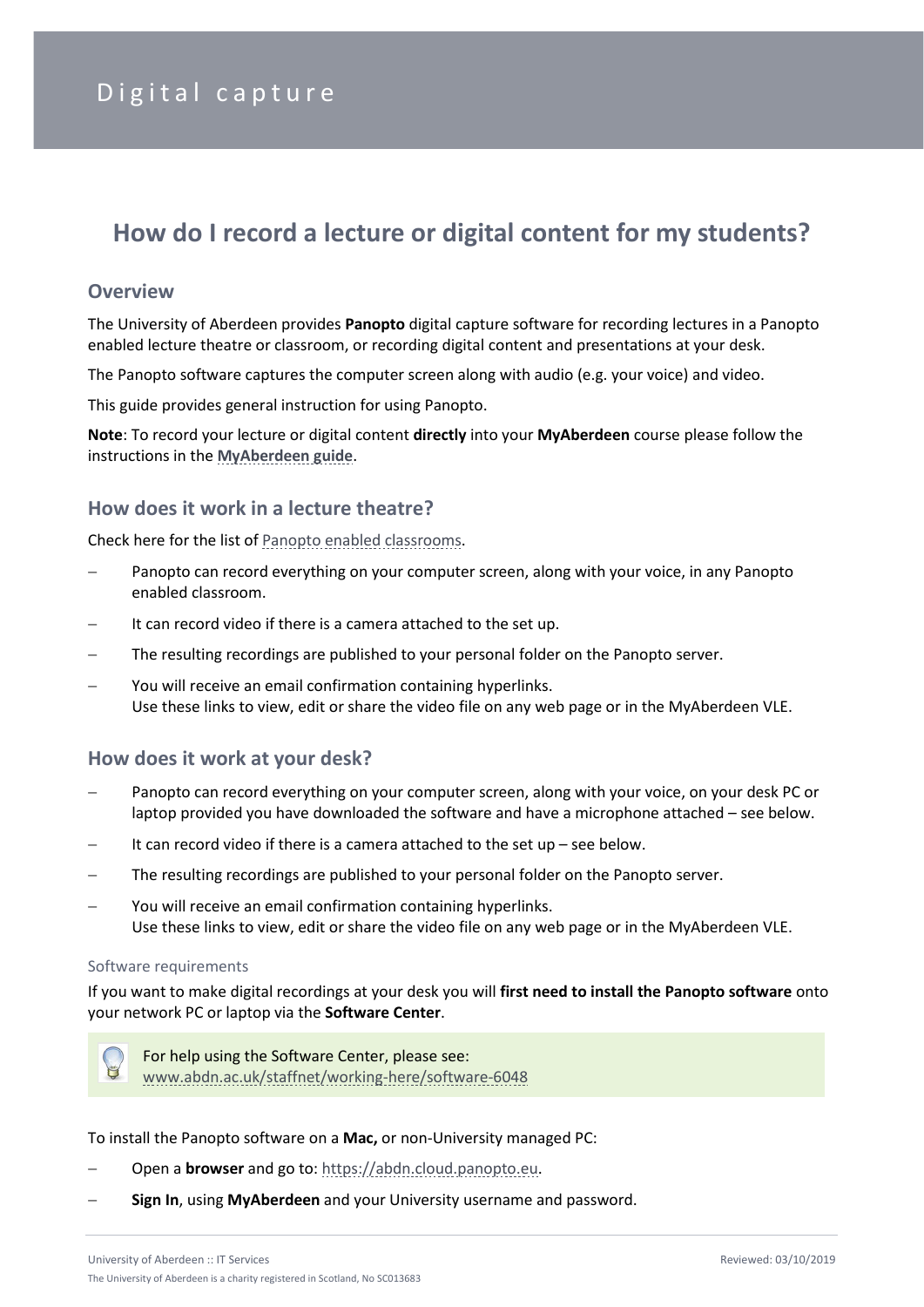- − Choose **Download Panopto** from top right of window.
- − Download and **run the appropriate installer** for your Operating System.

#### Hardware requirements

You will need to have a **headset** or **microphone** attached to your computer to record your voice.

You will need to have a **webcam** if you want to record video (**Note**: Your webcam might have an integrated microphone).

## **What advantages are there in recording my lectures or digital content?**

- 1. The value it adds to courses **more and more students are demanding the flexibility and control that recorded lectures provide** over their learning. This is also applicable to students for whom English is an additional language, or for students with **specific learning differences.**
- 2. It is simple to set-up and unobtrusive, requiring little technological knowledge "**it's literally as simple as putting the kettle on**".
- 3. Transparency of teaching the ability to **share best practice with colleagues without disturbing your lesson**.
- 4. Viewer analytics to **see what and how often students are watching** thereby helping lecturers to gauge interest in topics and hone and **improve their lecture content and delivery**.
- 5. It provides **more opportunities for interaction** during class time. Since students can preview course material or information-based tutorials in their own time, topics are illuminated during contact time by means of debates, interaction and **more in-depth exploration of themes and better quality debates**.
- 6. This can be used for creating content for **Online Courses**.
- 7. Panopto allows multiple source recording which allows the viewer to watch the PowerPoint presentation, the lecturer, or both simultaneously

#### **Making your recording**

- 1. Open **Panopto** from the desktop icon on a PC or from Applications on a Mac.
- Panopto

2. **Log In** using your University **username** and **password**.

| ABERDEEN MyAberdeen |  |
|---------------------|--|
| <b>Username</b>     |  |
| Password            |  |
| Sign In             |  |
|                     |  |

- 3. Choose **Create New Recording** (if not already selected).
- 4. Give your recording a **Name** (e.g. course code and a short description).

| <b>Session Settings</b> |                                     |  |
|-------------------------|-------------------------------------|--|
| Folder                  | My Folder                           |  |
| Name                    | ED1234 Welcome Lecture 12 Sept 2017 |  |

**Note**: The recording will be saved in your My Folder unless you choose to change this.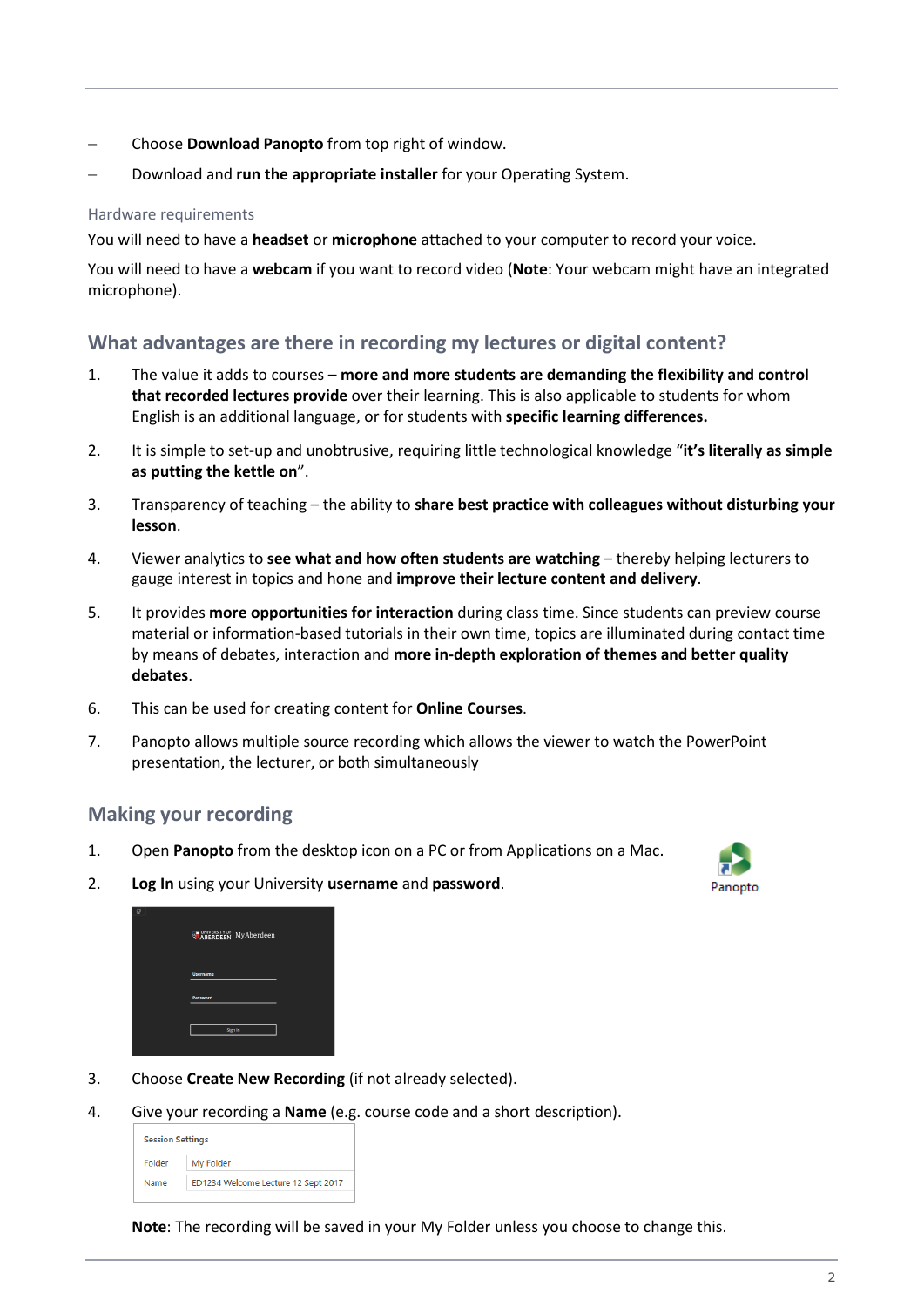- 5. Ensure the **Audio** source is selected.
- 6. If a **Video** source is connected, and you want to capture this, choose the appropriate option e.g. if a visualiser or webcam is connected you will see options such as WolfVision Video Capture II or Logitech Webcam.
- 7. Verify your audio and visual setup. Check that the level indicates audio is being detected. If there is video, check the picture.
- 8. To start your recording click **Record**.
- 9. Minimise the Panopto window to the system tray.
- 10. To stop or pause recording, click on the software icon in the system tray to display the recorder and choose **Pause** or **Stop**.
- 11. When recording is complete press **Stop**.
- 12. In the **Recording Complete** window select **Upload,** to upload the recording to the Panopto server. Notice you can choose to Delete and Record again.
- 13. **Sign Out** and close the Panopto window.
- 14. **Sign/Log Out** of the computer but **do not** shut down.
- 15. You will receive an **email** containing links to view, edit and share your recording. This can take up to 24 hours.

#### **Manage your recordings**

To view and manage all the recordings you make, go to [https://abdn.cloud.panopto.eu](https://abdn.cloud.panopto.eu/)

**Sign In** (using Shibboleth) with your University **username** and **password**.

## **Setting permissions for sharing your recording**

The recording you have created is **private** to you until you choose to share it.

To set permissions:

- − Either, having signed in as above, locate your recording and choose *share* Or **click on** the *share* web link you received by email and then sign in
- − In the window that opens you will see a note of the **Link** to your recording and **Who has access**
- − The default is **Specific People** and just you
- From the drop-down menu the options are:

| Video         | WolfVision Video Capture II             |
|---------------|-----------------------------------------|
| Audio         | Microphone (2- Realtek High Defi $\vee$ |
|               | Quality Standard                        |
|               |                                         |
| <b>Record</b> |                                         |
|               |                                         |



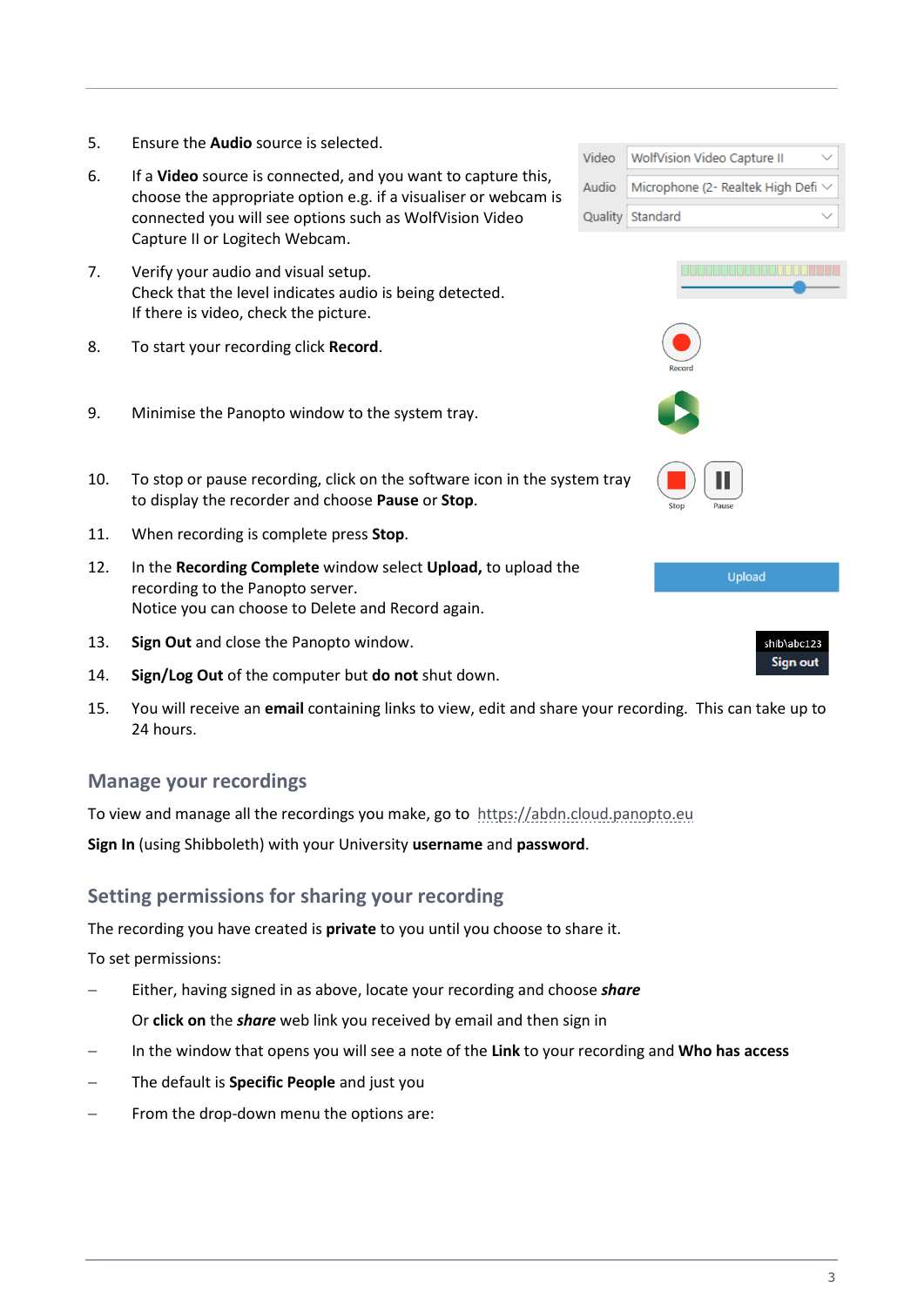|        | Who has access:<br>This session inherits permissions from its folder: My Folder                               |
|--------|---------------------------------------------------------------------------------------------------------------|
|        | Specific people<br>Only specific users and groups can view.                                                   |
| 賍<br>⊝ | Anyone at your organization with the link<br>Unlisted, anyone at your organization who has the link can view. |
| 脚      | Anyone at your organization<br>Anyone at your organization can find and view.                                 |
| O<br>⊝ | Anyone with the link<br>Unlisted, anyone who has the link can view. No sign-in required.                      |
|        | Public on the web<br>Anyone on the Internet can find and view. No sign-in required.                           |

− **Choose carefully** the option which is appropriate for your purposes considering who you want to have access to your recording.

| <b>Option</b>                             | <b>Meaning</b>                                                                                                                                                          |
|-------------------------------------------|-------------------------------------------------------------------------------------------------------------------------------------------------------------------------|
| Specific People                           | This is the default and is just you.<br>You can Invite other specific people by adding their<br>email addresses in the Invite people field.                             |
| Anyone at your organisation with the link | Allows University users who have the link to sign in and<br>view the recording.<br>Not listed for all University of Aberdeen Panopto users.                             |
| Anyone at your organisation               | Listed (in Everything folder) and can be viewed by all<br>University of Aberdeen Panopto users when signed in.                                                          |
| Anyone with the link                      | Allows University and non-University users who have<br>the link to view the recording. No sign-in required.<br>Not listed for all University of Aberdeen Panopto users. |
| Public on the web                         | Recording can be accessed by anyone on the internet,<br>No sign-in required.<br>Listed and can be viewed by all University of Aberdeen                                  |
|                                           | Panopto users.                                                                                                                                                          |

#### We recommend:

- **Anyone at your organisation with the link** for University only use. Share the link via email, web page or in MyAberdeen. Users will be prompted to sign in.
- **Anyone with the link** to share with non-University users. You will need to provide them with the link e.g. via email. No sign-in required.
	- This can also be used for University users if you prefer them not to have to sign in.
- − **Select** the option you want and **Save Changes.**